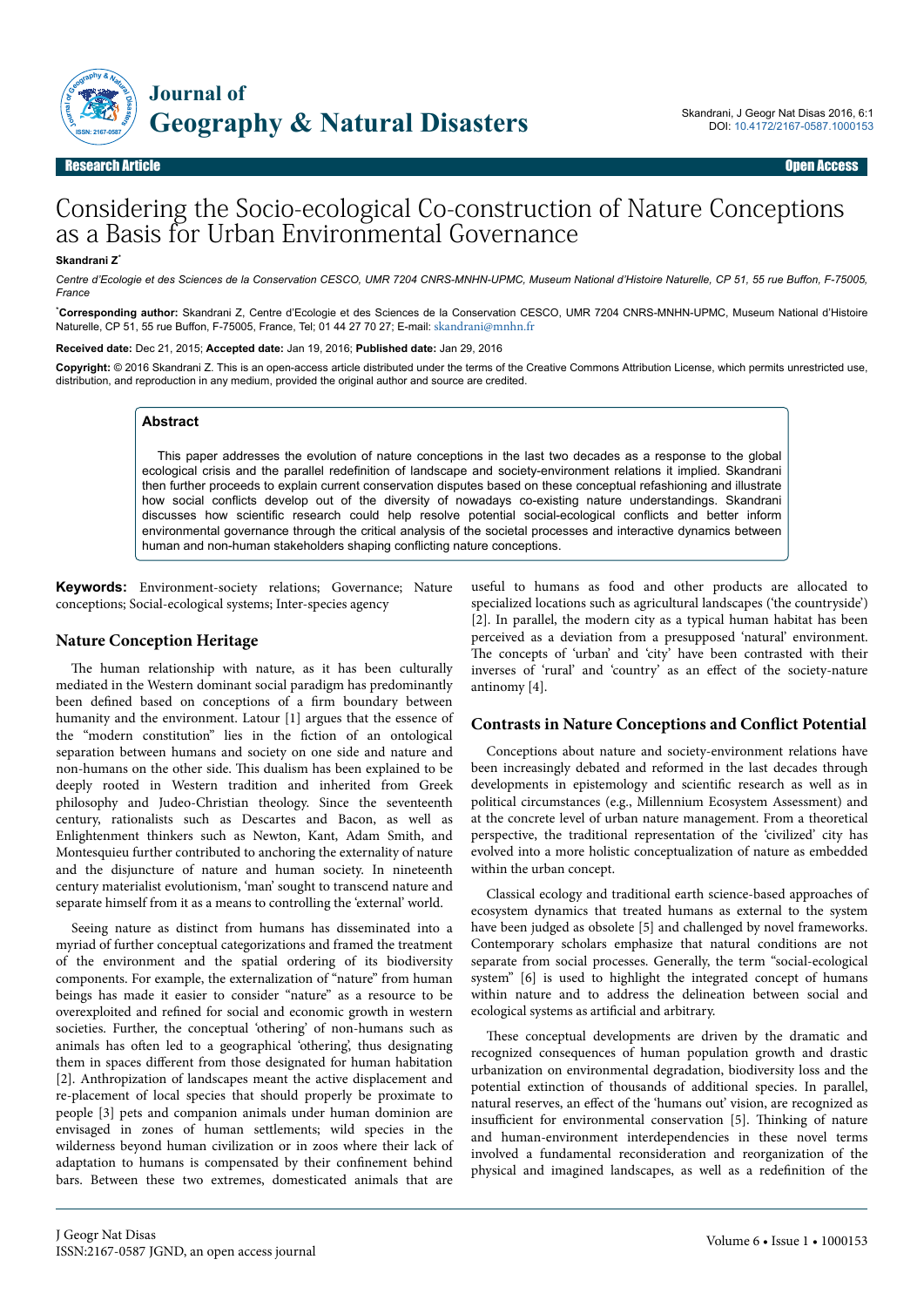proper relations between nature and its human and non-human components [3]. Human spaces are hence increasingly considered and advocated as complexes of nature restoration and ecological diversity.

Yet, institutional and conservation efforts of bringing nature back 'in' presuppose the existence of a 'place', which is not only a material place but also a conceptual space where nature is welcome [3]. Нe definition of this place strongly depends on the main coexisting conceptions about nature, their corollary values and spatial ordering while a mismatch between these lies at the heart of social conflicts about biodiversity [7].

Today, the shift in mental models toward humans-in-theenvironment or nature-within-human spaces perspectives and the resulting changes in urban landscape description and meaning are not necessarily embraced uniformly. Indeed, as a consequence of transformations in the way people represent and value nature in the last decades, there is presently an increased and overlapping diversity in nature conceptions and society-nature relations. Нe resulting contrasted spheres of meaning may unknowingly generate understanding gaps and reluctance on environmental issues, particularly when changing nature representations entail landscape redefinitions, resulting in new human-biodiversity-environment relations and spatial ascriptions.

First, urban residents are less familiar with biodiversity than are their counterparts of 25–30 years ago and sometimes hold low tolerance for nature due to the loss of everyday interactions with nature [8]. Untamed nature and especially animals are thus still experienced by many people as 'out of place', social disorder and transgressive in human places [8,9]. Such remnant perspectives inevitably collide with institutional efforts of urban nature restoration, which results in increased human-biodiversity encounters [10]. For example, in rural areas, social conflicts with wolves have been reported not to be based on antagonistic attitudes about the species itself but on conceptions of the wolf as a fundamentally wild animal acceptable in wilderness areas but not in rural areas [11].

Thus, beyond the modification of external circumstances, emphasis is placed on the necessity of Western societies to lift people's estrangement from nature and to enhance individual connections with their environment by encouraging direct experiences with urban nature. As an adaptive response to the ongoing global ecological crisis, the recognition of the continuum between nature and society and the change in conceptualizing human-environment relations thus entails a progressive revision of values and an adjustment in societies' lifestyles [7].

Yet, in the context of environmental conservation also, divergent conceptions lead to complex interactions between various stakeholders [12]. Indeed, despite a shared ultimate goal (of conserving biodiversity), individual representations proceed from a utilitarian valorization of nature, a tribute of the former human-nature dichotomy, to a more holistic perspective including the noninstrumental, intrinsic value of species, ecosystems, or ecological processes themselves that should not be reduced to a mere means to satisfy human ends [7]. In the first perspective, there may be an economic valuation of plant genetic diversity because of its pharmaceutical value. By contrast, the latter perspective may further diverge into ecocentric and biocentric values that focus on holistic concepts such as habitats or species and on the individual well-being of plants and animals, respectively. People are not necessarily consciously aware of their nature representations; however these undergird

position and attitude toward conservation issues [12]. Thus, although the protection of nature, landscapes, and biodiversity is an important issue in public opinion, there can be fierce local resistance to the implementation of environmental policies, as coexisting discourses about nature may yield conflicting protection actions for different types of biodiversity [12].

A major scientific challenge today is thus to provide insights for handling such conceptual contradictions and related socio-ecological conflicts. The main thesis here is that for understanding and mitigating social conflicts on biodiversity it is first crucial to identify the manifold interaction dynamics between socio-economic, political and ecological factors and processes, through which the involved conflicting conceptions about biodiversity and the environment are actively produced and spread (Figure 1). Нe proposed analytic framework could be used for the development of governance models that secure a systems' capacity to support appeased social-ecological relationships into the future.



Figure 1: Conflict creation within socio-ecosystemic interactions. Among these, social representations, dynamically influencing and reciprocally influenced in their formation by the system's sociopolitical and ecological factors, bear a major potential for conflict

# **Mitigation on Socio-environmental Conflicts**

While frameworks of social-ecological system analysis have previously recommended the identification of dynamics between social and ecological variables at multiple levels [13], nature representations are rarely questioned in these approaches, although their centrality has been repeatedly recognized [7,12].

Here, Skandrani argues that highlighting the content of environmental conceptions involved in conflicts is however only one step. When dealing with contradictions and oppositions on environmental issues, research priorities must not only clarify the underlying nature conceptions, but also pay attention to how these come about, and to critically analyze the discourses shaping their articulation [14]. Indeed, uncovering the processes of nature conceptions production and the ways they are conveyed is central to anticipate the generation of potential conflicting nature understandings and obstacles to environmental conservation in the future.

These representations, as well as of the appropriate societyenvironment relations, are the contextual and socially developed